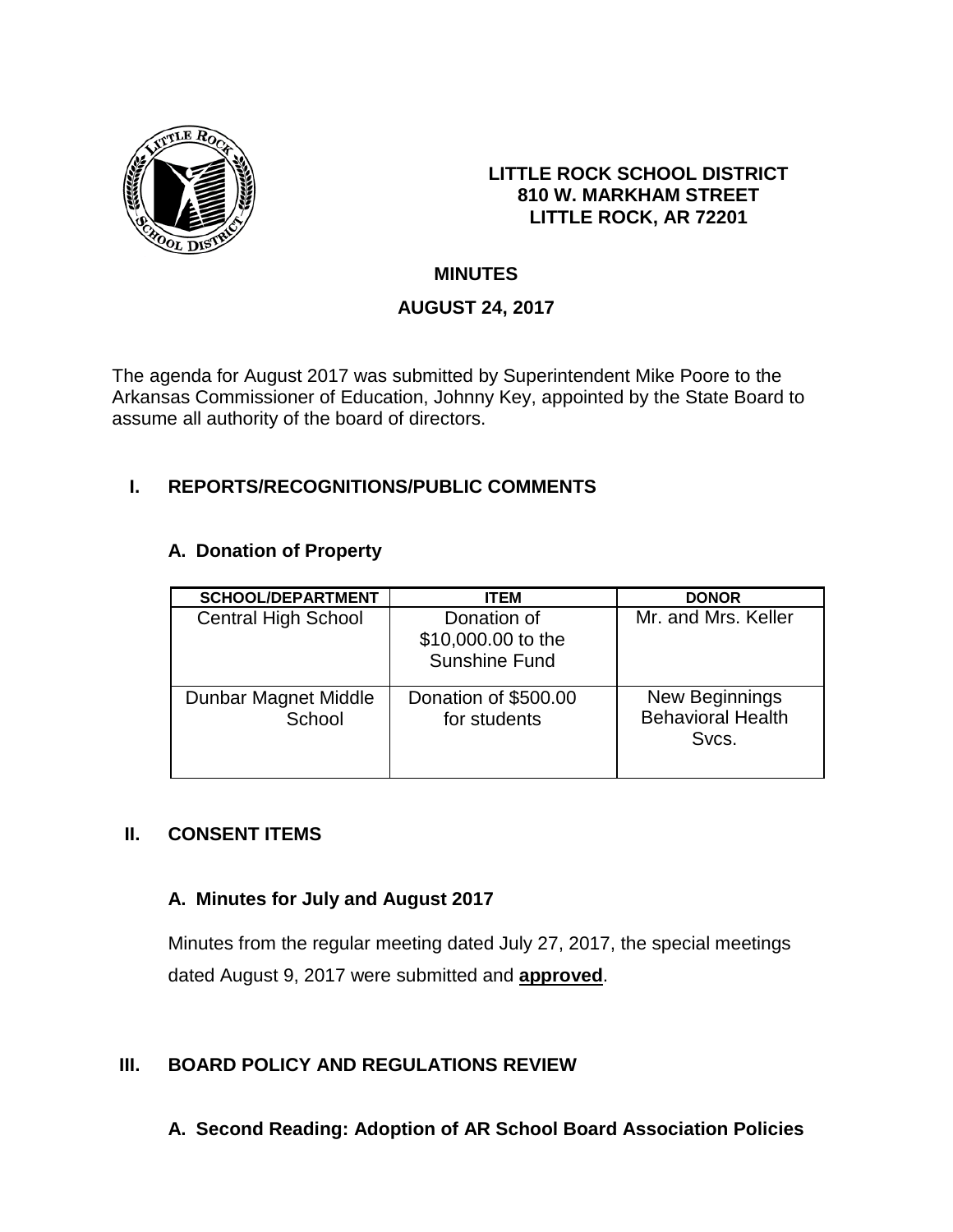#### **Board Meeting**

#### **August 24, 2017 Page 2**

Administration submitted ASBA Model Policy to be adopted in place of the current LRSD Policies. This submission was the second reading.

The second reading was **approved with stipulations** that sections 3 and 8 of the Model Policy should be deferred until completion of the Professional Negotiated Agreement between the District and the Little Rock Education Association.

## **IV. EDUCATIONAL SERVICES**

#### **A. Parenting Partners**

Administration sought approval of agreement between LRSD and Family Leadership, Inc. to pilot the Parenting Partners program through Title I at twelve sites.

The recommendation was **approved**.

### **V. HUMAN RESOURCES**

#### **A. Salary Schedules**

The District posted personnel policies and salary schedules to the District's website in accordance with state law. Administration recommended approval of the 2017-2018 Salary Schedules.

The schedules were **approved** and signed by the Commissioner.

#### **B. Personnel Changes**

All personnel changes were **approved** as submitted.